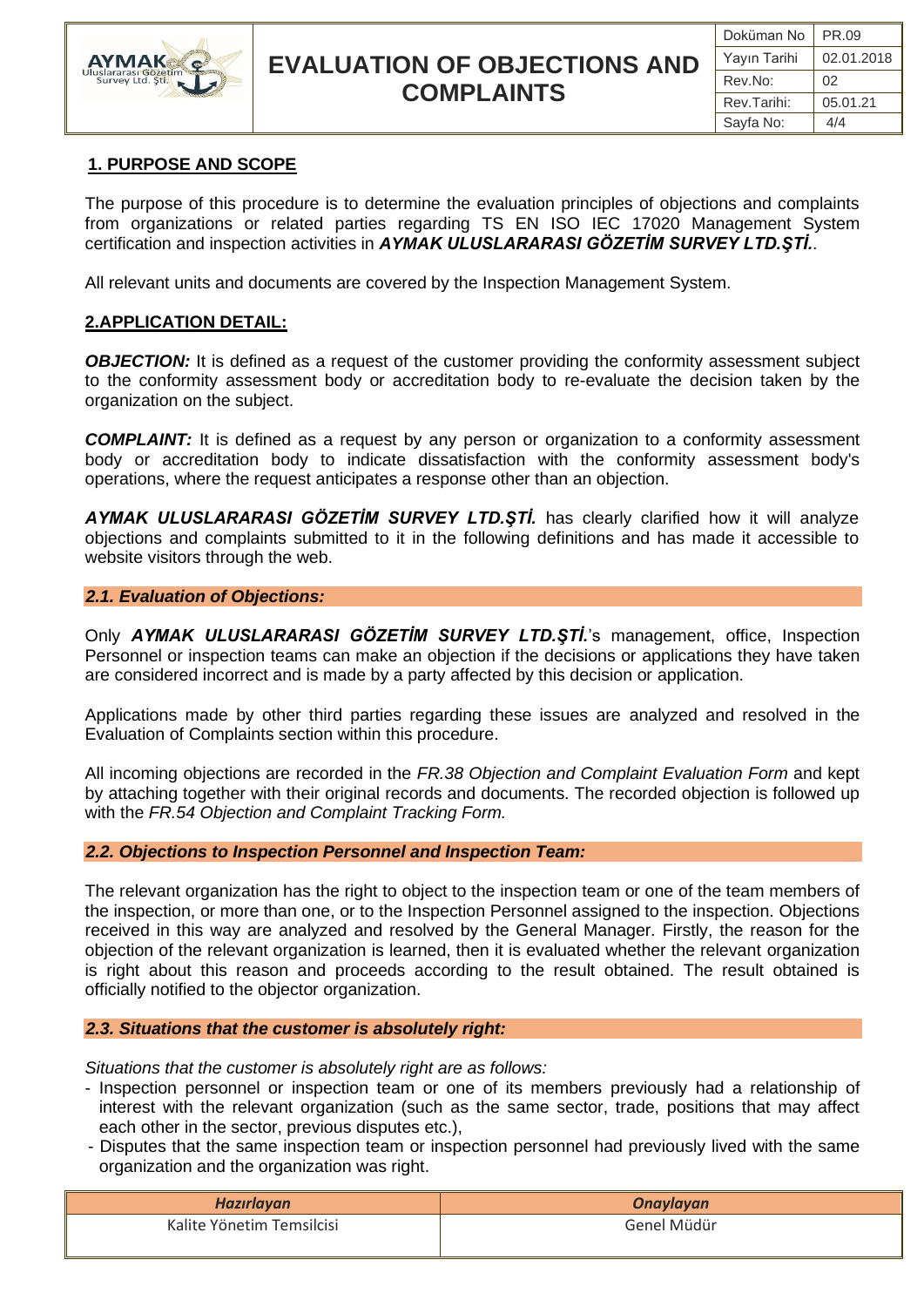

# **EVALUATION OF OBJECTIONS AND COMPLAINTS**

After the General Manager makes his/her assessment of the objection, he/she makes his decision and conveys his/her decision to the relevant organization. If the objection continues, the objection is evaluated by the objection and complaint team and proceeds according to the decision to be made.

#### *2.4.Objections Regarding Inspection or Other Issues:*

The first main rule to be followed continuously in the handling of such objections is that they are handled by the objecting organization and by someone unrelated to the object of the objection. Objections regarding inspection services are handled by the General Manager in a way that can comply with the principle of independence, depending on the organization/customer or the subject.

The decision is made after the objections and the documents with attachments are examined and the reasons for the objection are understood. The decision is tried to be resolved by notifying all relevant parties in writing.

## *2.5. Actions to be Taken Regarding Objections:*

All objections received will be recorded and kept in the objection file. Along with the records of the objections, any document, evidence or record obtained on this subject will be attached to the relevant file and will be kept confidential.

Since objections and organizations making objections have rights, objections will be handled within this procedure and with the aim of revealing the right, and all kinds of measures will be taken so that the actions related to the objection do not reflect negatively on the objector in his/her other actions.

The ongoing proceedings of any objector will not be handled by any personnel who are the subject of the objection until the objection is concluded, and after the conclusion of the objection, the activity related to the objection that the relevant organization is right will not be carried out by the personnel who are the subject of the objection again.

While evaluating the objections, previous objections regarding the subject of objection will be taken into consideration, the information here will be kept and reviewed as part of the evaluation.

The objector will be notified in writing of the receiving, processing and final decisions of the objections. According to the decision taken as a result of the objection (usually in cases where the objection is right), corrective action will be initiated regarding the object of objection. The General Manager is responsible for initiating such corrective action. According to the corrective action to be taken, if necessary, activities such as restriction in the appointment of personnel, further training, etc. will be carried out.

The decision taken regarding the objection will be notified in writing to all parties involved in the receiving, processing, evaluation and resolution of the objection and to all parties that will be affected as a result of the evaluation of the objection.

## *2.6. Evaluation of Complaints:*

Complaints to *AYMAK ULUSLARARASI GÖZETİM SURVEY LTD.ŞTİ* may be related to customers for whom scope-related inspection reports have been issued, and any other issue. Complaints are sent to the main e-mail address via feedback with the *FR.38 Objection and Complaint Evaluation Form* available on our company website.

| Hazırlayan                | <b>Onaylayan</b> |
|---------------------------|------------------|
| Kalite Yönetim Temsilcisi | Genel Müdür      |